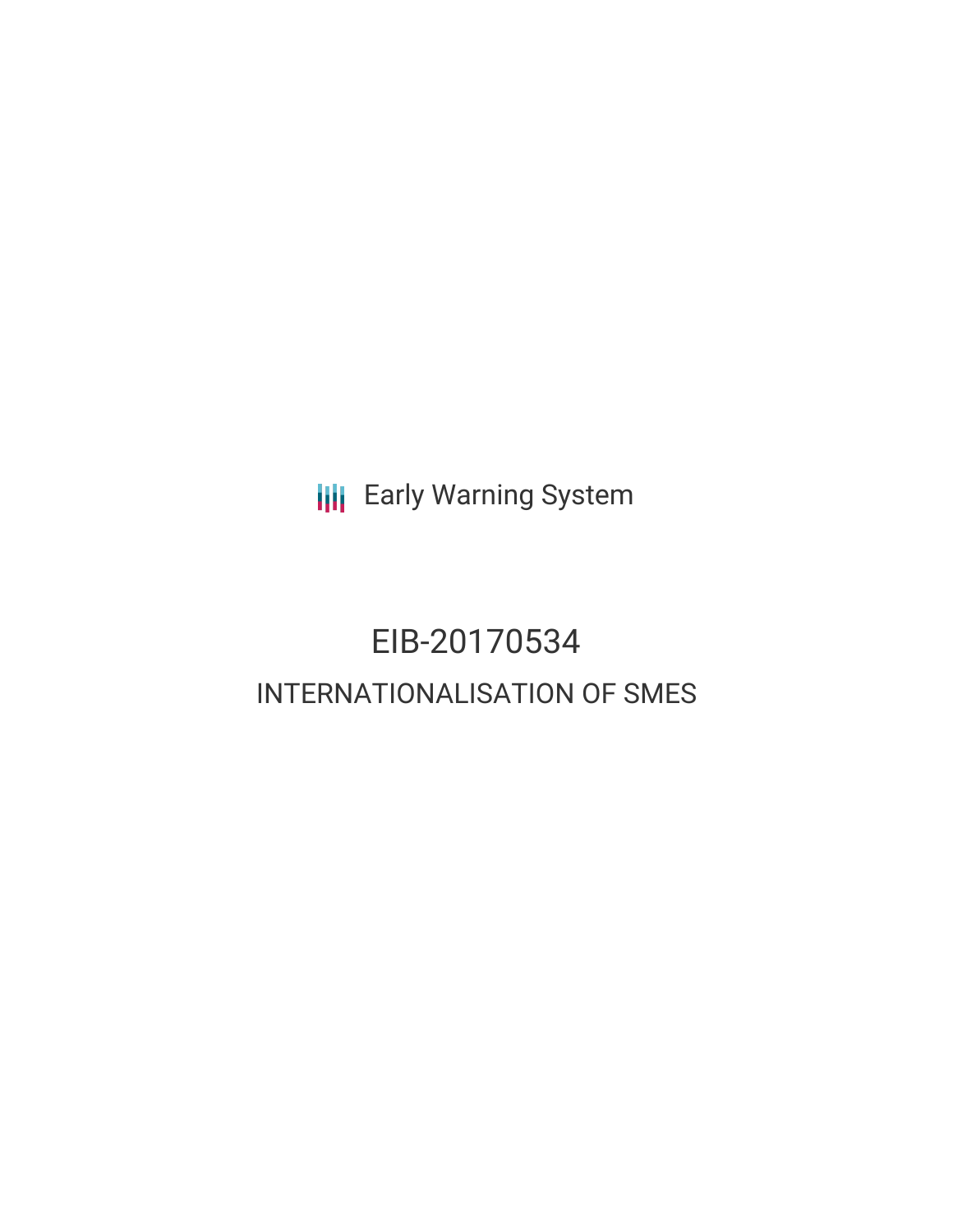### **Quick Facts**

| <b>Countries</b>               | Spain                          |
|--------------------------------|--------------------------------|
| <b>Financial Institutions</b>  | European Investment Bank (EIB) |
| <b>Status</b>                  | Proposed                       |
| <b>Bank Risk Rating</b>        | U                              |
| <b>Borrower</b>                | REINO DE ESPANA                |
| <b>Sectors</b>                 | Finance                        |
| <b>Investment Type(s)</b>      | Guarantee                      |
| <b>Investment Amount (USD)</b> | $$283.53$ million              |
| <b>Project Cost (USD)</b>      | \$1,025.42 million             |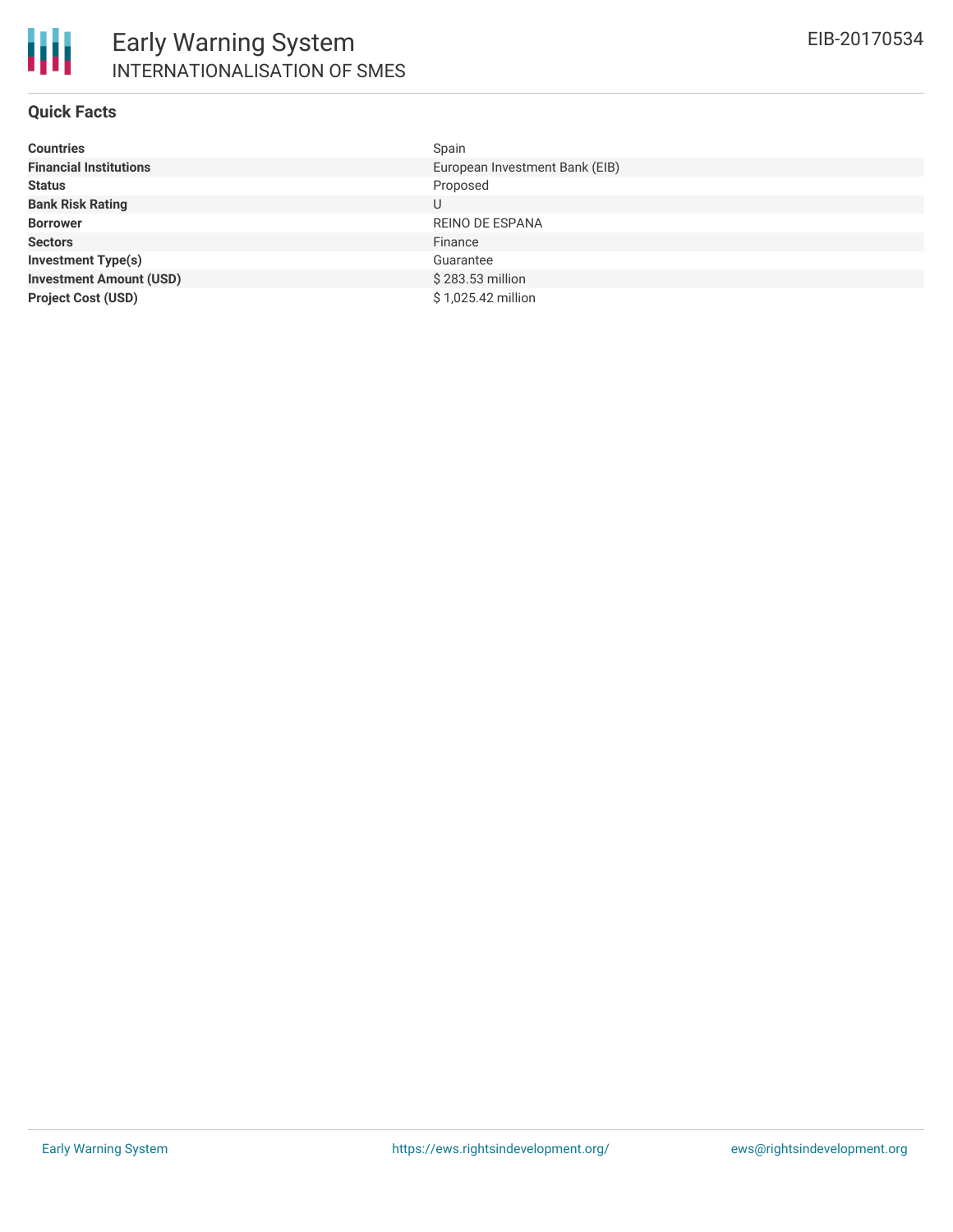

### **Project Description**

This project provides funding to financial intermediaries as an uncapped guarantee to provide protection against losses until maturity of a new portfolio of loans and leases to internationally-oriented small and medium-sized enterprises and mid-caps.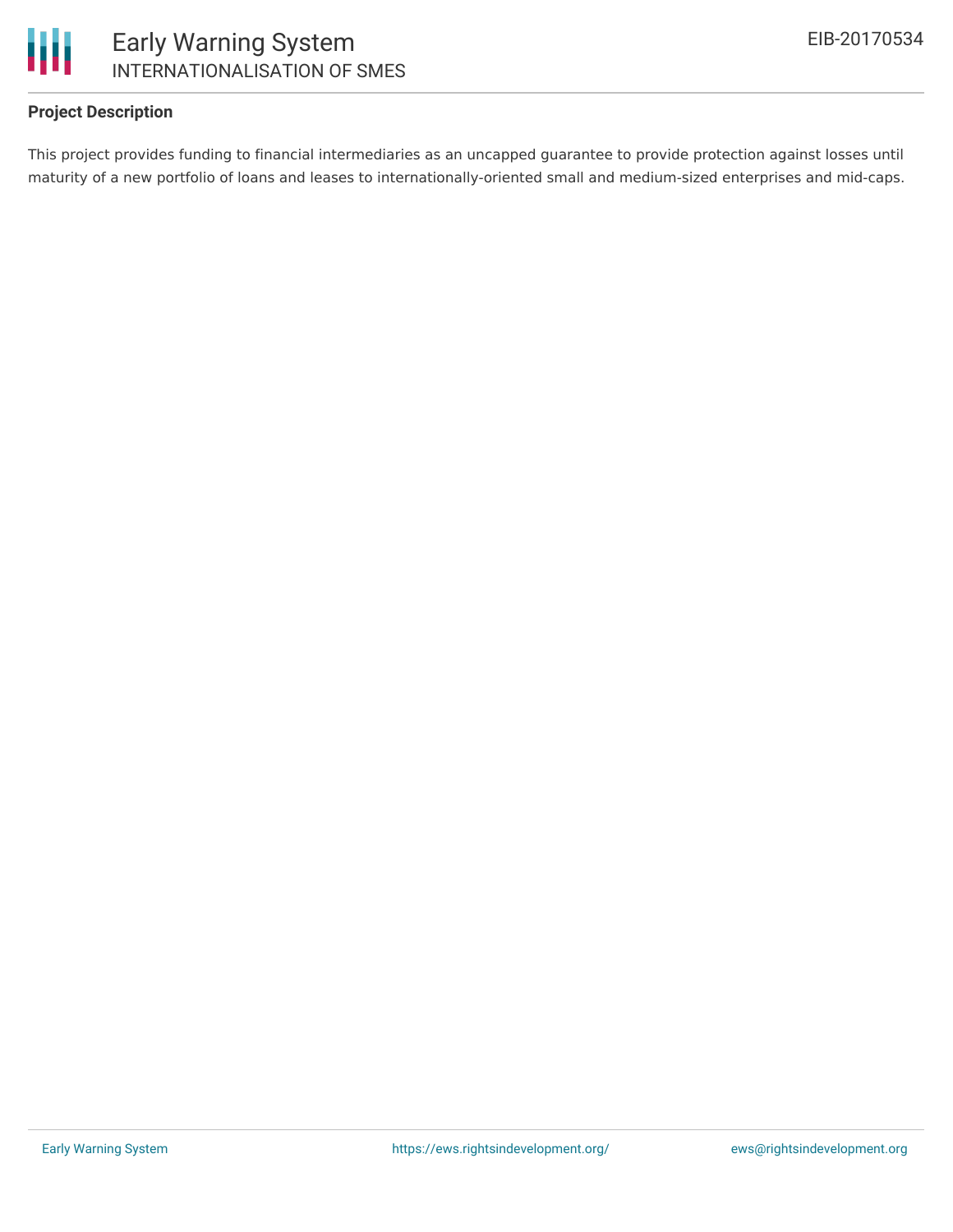

## Early Warning System INTERNATIONALISATION OF SMES

### **Investment Description**

European Investment Bank (EIB)